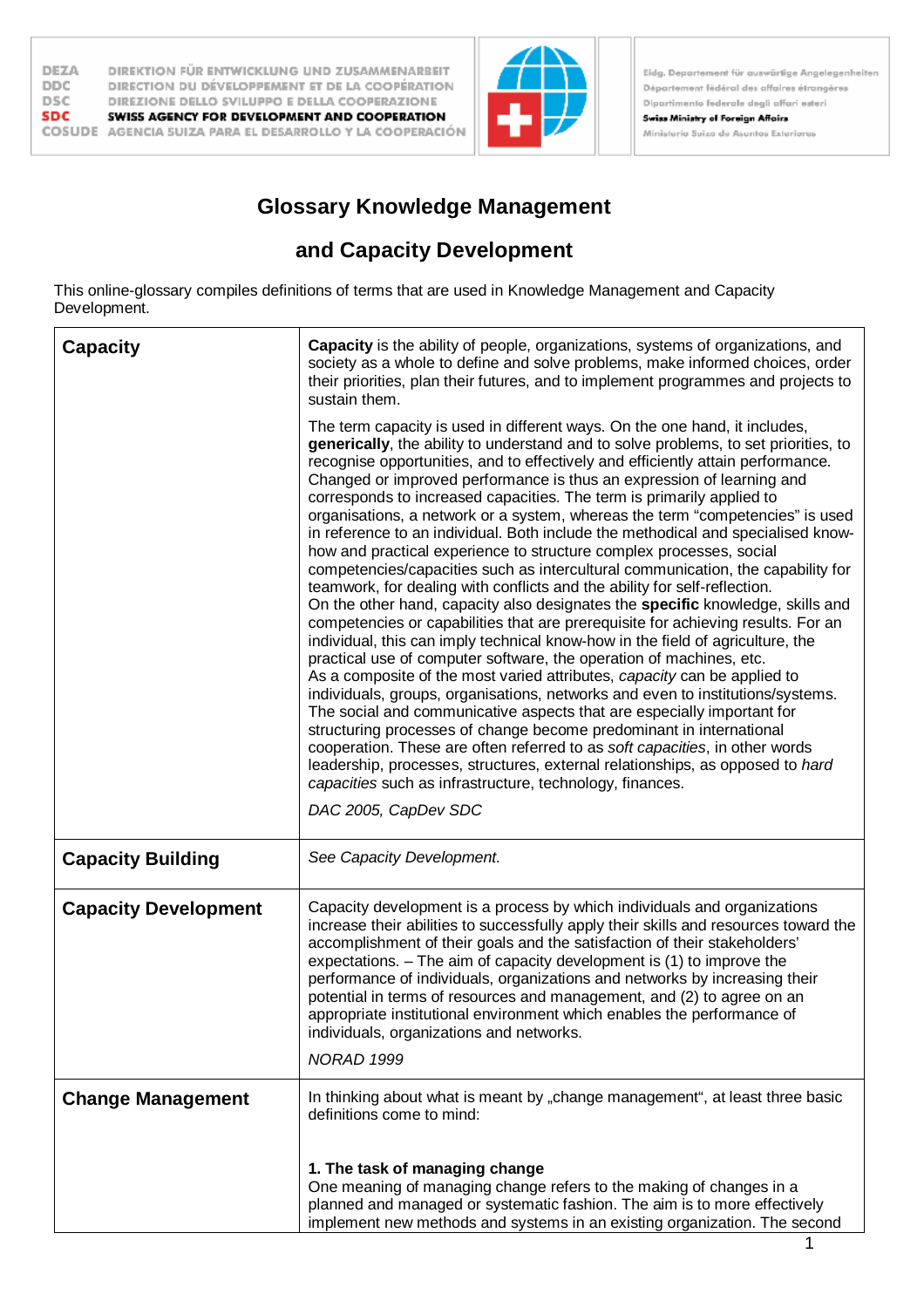| DEZA       | DIREKTION FÜR ENTWICKLUNG UND ZUSAMMENARBEIT             |
|------------|----------------------------------------------------------|
| <b>DDC</b> | DIRECTION DU DÉVELOPPEMENT ET DE LA COOPÉRATION          |
| <b>DSC</b> | DIREZIONE DELLO SVILUPPO E DELLA COOPERAZIONE            |
| <b>SDC</b> | SWISS AGENCY FOR DEVELOPMENT AND COOPERATION             |
|            | COSUDE AGENCIA SUIZA PARA EL DESARROLLO Y LA COOPERACIÓN |



|                              | meaning of managing change is namely the response to changes over which<br>the organization exercises little or no control (e.g., legislation, social or political<br>upheaval, the actions of competitors, shifting economic tides and currents, and<br>so $\circ$ n).<br>2. An Area of Professional Practice<br>Change Management is the task of managing the general process of change<br>that is laid claim to by professional change agents.<br>Change Management helps clients to manage the changes they face, the<br>change happening to them or to help clients to make changes.<br>3. A Body of Knowledge<br>Third definition of change management: the content or subject matter of change<br>management. This consists chiefly of the models, methods and techniques,<br>tools, skills, and other forms of knowledge that go into making up any practice.<br>The content or subject matter of change management is drawn from<br>psychology, sociology, business administration, economics, industrial<br>engineering, systems engineering, and the study of human and organizational<br>behaviour. For many practitioners, these component bodies of knowledge are<br>linked and integrated by a set of concepts and principles known as General<br>Systems Theory.<br>Fred Nickols 2000 |
|------------------------------|-------------------------------------------------------------------------------------------------------------------------------------------------------------------------------------------------------------------------------------------------------------------------------------------------------------------------------------------------------------------------------------------------------------------------------------------------------------------------------------------------------------------------------------------------------------------------------------------------------------------------------------------------------------------------------------------------------------------------------------------------------------------------------------------------------------------------------------------------------------------------------------------------------------------------------------------------------------------------------------------------------------------------------------------------------------------------------------------------------------------------------------------------------------------------------------------------------------------------------------------------------------------------------------------------------|
| <b>Community of Practice</b> | A Community of Practice (CoP) is a group of committed people with the<br>concern of sharing their expertise and knowledge in a common domain of<br>professional activities in order to perform their tasks on a high quality level.<br>Knowledge-sharing and learning are stimulated by problems and challenges of<br>professional practice, and are thus action oriented. CoPs exist without formal<br>hierarchy; their structure is mostly informal and function-oriented. Members<br>participate mainly on the basis of a clearly defined task conferred upon them by<br>their organization.<br>The six essentials of a Community of Practice:                                                                                                                                                                                                                                                                                                                                                                                                                                                                                                                                                                                                                                                     |
|                              | • There is a <b>Community</b> . A Community has active members (more and<br>less active ones). Being a community represents something special for<br>the members. There is a lively interest for the community and its<br>topics. And the community has a certain priority. It is not just "the thing<br>I am doing after six in the evening". Members like to meet and to<br>share.<br>There is a <b>Domain</b> . A CoP has a clear domain, a thematic orientation,<br>neither too narrow nor too large. This domain is relevant and<br>meaningful for the members; they are interested in this specific<br>domain.                                                                                                                                                                                                                                                                                                                                                                                                                                                                                                                                                                                                                                                                                  |
|                              | There is a <b>Practice</b> . Each and every member has his/her own practice<br>within the domain of the CoP and members know about each other's<br>practice. One's own practice serves as a kind of reality check when<br>sharing experience, concepts and strategies. Verifying in one's own<br>practice what is shared and discussed in theory is one of the<br>essentials of a CoP.                                                                                                                                                                                                                                                                                                                                                                                                                                                                                                                                                                                                                                                                                                                                                                                                                                                                                                                |
|                              | There is <b>Motivation</b> . A CoP exists only through the motivation of its<br>$\bullet$<br>members, visible in their personal interest and in the priority they<br>attribute to the CoP in their daily activities.<br>There is a <b>Mandate</b> . The mandate of the organization(s) concerned<br>defines, on the one hand, the thematic focus with the declared interest                                                                                                                                                                                                                                                                                                                                                                                                                                                                                                                                                                                                                                                                                                                                                                                                                                                                                                                           |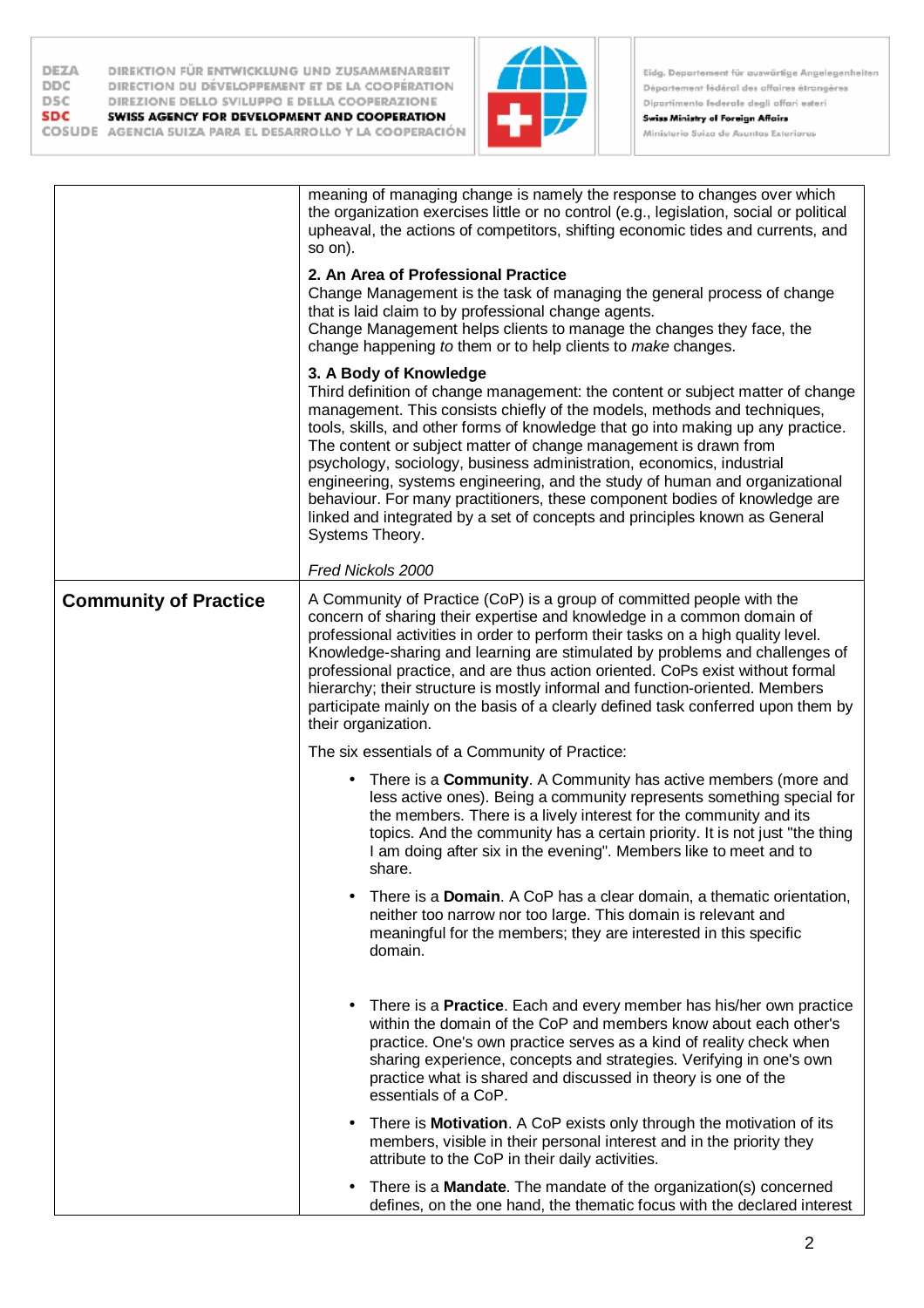



┑

|                          | of the organization in a concrete outcome; on the other hand, the<br>mandate gives open space for self-commitment to its members<br>(working time and financial resources).                                                                                                                                                                                                                                                                                                                                                                                                                                                                                                     |
|--------------------------|---------------------------------------------------------------------------------------------------------------------------------------------------------------------------------------------------------------------------------------------------------------------------------------------------------------------------------------------------------------------------------------------------------------------------------------------------------------------------------------------------------------------------------------------------------------------------------------------------------------------------------------------------------------------------------|
|                          | There is a "horizontal" or "diagonal" structure. Finally, a CoP is a<br>structure beyond organizational boxes and lines. Most CoPs make a<br>link between organizational units and between organizations.<br>Horizontal and diagonal links are very typical for a CoP.                                                                                                                                                                                                                                                                                                                                                                                                          |
|                          | BeraterInnen News 1/2005                                                                                                                                                                                                                                                                                                                                                                                                                                                                                                                                                                                                                                                        |
| <b>Competence</b>        | Corresponds to the generic aspect of Capacity with respect to an individual.                                                                                                                                                                                                                                                                                                                                                                                                                                                                                                                                                                                                    |
|                          | see Capacity                                                                                                                                                                                                                                                                                                                                                                                                                                                                                                                                                                                                                                                                    |
| Data - Information       | Data                                                                                                                                                                                                                                                                                                                                                                                                                                                                                                                                                                                                                                                                            |
|                          | Data are characters joined together by a syntactic relation.                                                                                                                                                                                                                                                                                                                                                                                                                                                                                                                                                                                                                    |
|                          | Example: $k + g = kg$ (Kilogram)                                                                                                                                                                                                                                                                                                                                                                                                                                                                                                                                                                                                                                                |
|                          | <b>Information</b>                                                                                                                                                                                                                                                                                                                                                                                                                                                                                                                                                                                                                                                              |
|                          | Information is the result of human interpretation of data.                                                                                                                                                                                                                                                                                                                                                                                                                                                                                                                                                                                                                      |
|                          | Example: "Heating oil is so inexpensive that now is the time to make your<br>purchase."                                                                                                                                                                                                                                                                                                                                                                                                                                                                                                                                                                                         |
|                          | Auer Consulting und Partner: ABC des Wissensmanagement www.hrm-auer.ch                                                                                                                                                                                                                                                                                                                                                                                                                                                                                                                                                                                                          |
| <b>Drivers of Change</b> | Typically, donors have sought to bring about change through technically sound<br>programmes supported in county by individual champions of reform or change.<br>Increasingly, the importance of understanding the underlying political systems<br>and the mechanics of pro-poor change has been acknowledged. In particular,<br>the role of institutions - both formal and informal - and underlying structural<br>features are coming to be recognised. The Drivers-of-Change approach has<br>sought to incorporate each of these components and to better understand the<br>interaction between them. A conceptual model has been developed and a<br>number of terms defined: |
|                          | • Change includes negative as well as positive change.                                                                                                                                                                                                                                                                                                                                                                                                                                                                                                                                                                                                                          |
|                          | Agents refers to individuals and organisations pursuing particular interests,<br>including the political elite; civil servants; political parties; local government;<br>the judiciary; the military; faith groups; trade unions; civil society groups; the<br>media; the private sector; academics; and donors.                                                                                                                                                                                                                                                                                                                                                                 |
|                          | Structural features includes the history of state formation; natural and<br>$\bullet$<br>human resources; economic and social structures; demographic change;<br>regional influences and integration; globalisation, trade and investment; and<br>urbanisation. These are deeply embedded and often slow to change.                                                                                                                                                                                                                                                                                                                                                             |
|                          | Institutions includes the rules governing the behaviour of agents, such as<br>$\bullet$<br>political and public administration processes. They include the informal as<br>well as formal rules. Institutions are more susceptible to change in the<br>medium term than structural features.                                                                                                                                                                                                                                                                                                                                                                                     |
|                          | <b>DFID 2004</b>                                                                                                                                                                                                                                                                                                                                                                                                                                                                                                                                                                                                                                                                |
| <b>Empowerment</b>       | Empowerment represents both a goal and a method for SDC in its work. It is an<br>emancipation process in which the disadvantaged are empowered to exercise<br>their rights, obtain access to resources, and participate actively in the process                                                                                                                                                                                                                                                                                                                                                                                                                                 |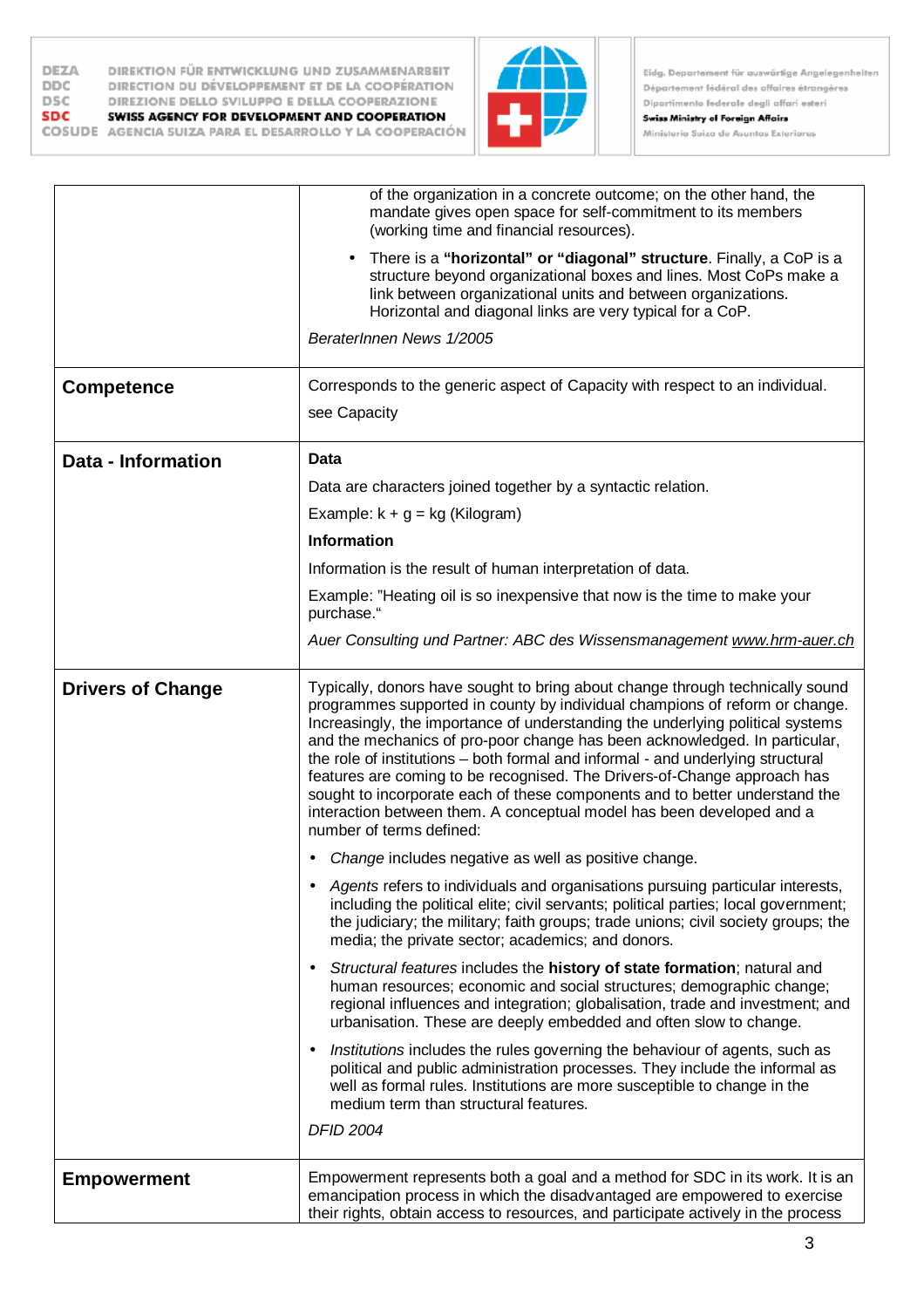



|                                                | of shaping society and making decisions. The activities of SDC are designed to<br>strengthen the poor and destitute in bolstering their self-esteem and identity,<br>and thus their self-confidence, and in enhancing their ability to analyse<br>problems and develop potential solutions of their own.<br><b>SDC</b>                                                                                                                                                                                                                                                                                                                                                                                                                                                                                                                                                                                                                                                     |
|------------------------------------------------|----------------------------------------------------------------------------------------------------------------------------------------------------------------------------------------------------------------------------------------------------------------------------------------------------------------------------------------------------------------------------------------------------------------------------------------------------------------------------------------------------------------------------------------------------------------------------------------------------------------------------------------------------------------------------------------------------------------------------------------------------------------------------------------------------------------------------------------------------------------------------------------------------------------------------------------------------------------------------|
| <b>Experience Capitalization</b>               | Experience Capitalization is the transformation of (individual and institutional)<br>knowledge into capital by those involved in order to change a collective,<br>institutional practice. Aimed at changing one's own practices or structures, it<br>can be described as a "learn now for the future" process.                                                                                                                                                                                                                                                                                                                                                                                                                                                                                                                                                                                                                                                             |
|                                                | Experience documentation, on the other hand, in addition to its archiving and<br>accountability functions, is directed at "learning in the future" and making<br>information available to third parties. The objective is to establish a retrievable<br>memory.                                                                                                                                                                                                                                                                                                                                                                                                                                                                                                                                                                                                                                                                                                            |
|                                                | <b>Experiences</b> refer to knowledge won practically by experiencing, perceiving,<br>acting and observing context and effects.                                                                                                                                                                                                                                                                                                                                                                                                                                                                                                                                                                                                                                                                                                                                                                                                                                            |
|                                                | Capitalizing on experience paves the way for changing practices or<br>procedures, projects and programmes, concepts, strategies, and<br>policies. At the same time, it makes individual and institutional<br>knowledge relevant to, and useable by organizations. Each project to<br>capitalize on experience must be precisely defined and should attempt<br>to answer questions which are formulated as specifically and<br>prospectively as possible. The application of experiences – or the<br>investment of "knowledge" capital - should be planned with as much<br>consensus as possible, and implemented as a project of change. The<br>purpose of experience capitalization has only been achieved once a<br>practice has actually been adjusted. Consolidated experiences are not<br>automatically implemented as a logical consequence of experience<br>capitalization. On the contrary, it depends on the willingness of those<br>involved to realize changes. |
|                                                | Guide to Thematic Experience Capitalization (SDC Flyer)                                                                                                                                                                                                                                                                                                                                                                                                                                                                                                                                                                                                                                                                                                                                                                                                                                                                                                                    |
| <b>Good Practice - Best</b><br><b>Practice</b> | Exemplary solutions or processes that lead to top achievements are referred to<br>as "Best Practices". It is often reasonable and helpful to renounce seeking "the"<br>best solution and instead to re-examine the pertinent well established, proven<br>solutions or so-called "Good Practices", thereby leading to their further<br>improvement.<br>The formulation of "Good" or "Best Practices" is a pragmatic procedure.<br>It systematizes and capitalizes existing, successful experiences - both                                                                                                                                                                                                                                                                                                                                                                                                                                                                   |
|                                                | one's own and those of other organizations - compares different<br>solutions that have been implemented in practice, evaluates them in<br>terms of the corporate objectives targeted, and uses this as a basis for<br>determining what constellations and methods of procedure make the<br>best contribution to achieving one's goals.<br>W&F                                                                                                                                                                                                                                                                                                                                                                                                                                                                                                                                                                                                                              |
| <b>Institution</b>                             | Institution and system denote social and political rules, fundamental values and<br>formal and informal norms. They constitute the context-specific, political, socio-<br>economic and cultural framework for the various actors in the system and<br>define their behaviour. The system also includes the specific tasks and<br>functions of its actors (so-called sub-systems), the reciprocal relationships<br>between these, and the formal and informal incentives to maintain and improve<br>the system itself. The delimitation of a system must be determined from case to                                                                                                                                                                                                                                                                                                                                                                                         |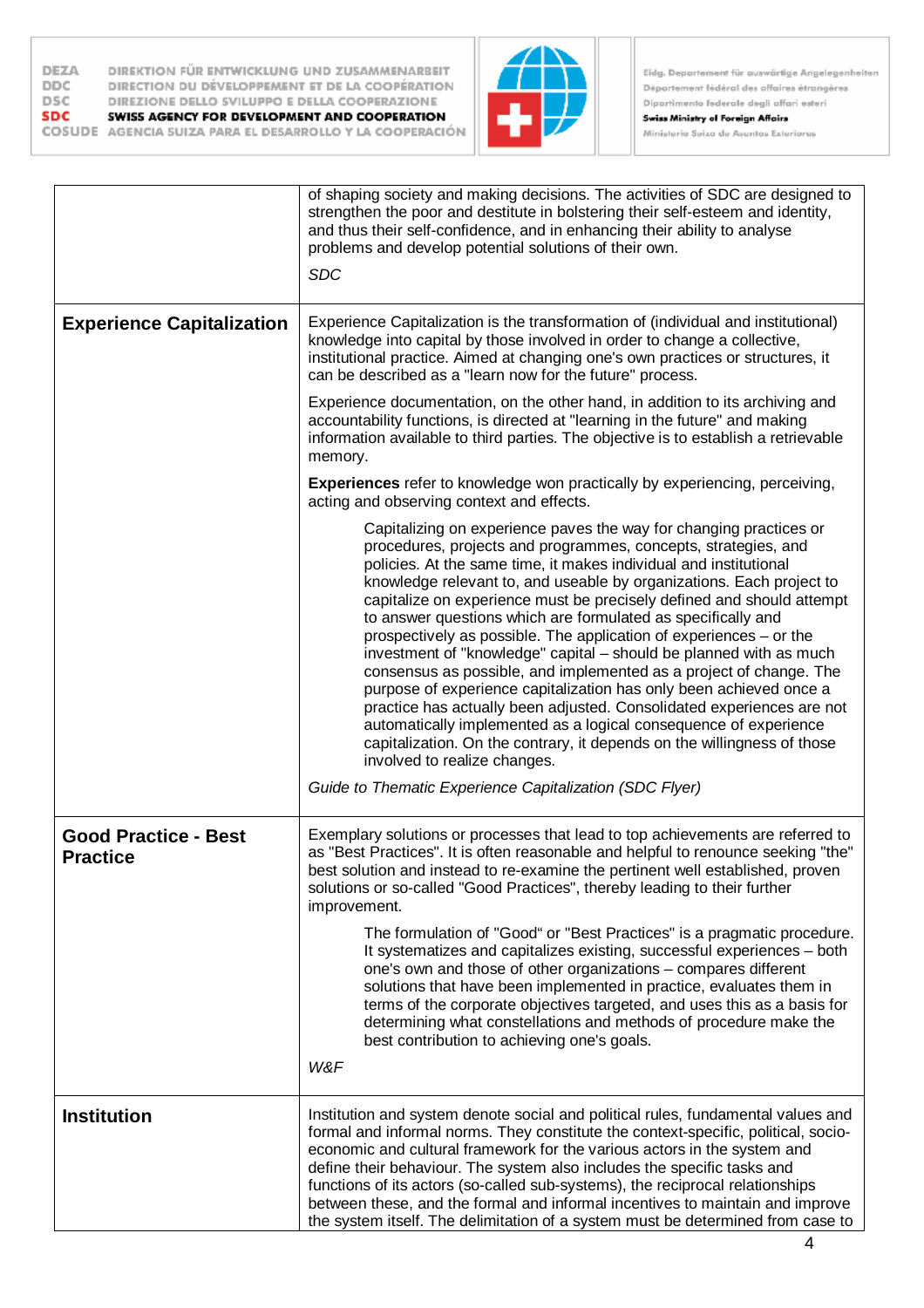DEZA **DDC DSC SDC** 

DIREKTION FÜR ENTWICKLUNG UND ZUSAMMENARBEIT DIRECTION DU DÉVELOPPEMENT ET DE LA COOPÉRATION DIREZIONE DELLO SVILUPPO E DELLA COOPERAZIONE SWISS AGENCY FOR DEVELOPMENT AND COOPERATION

COSUDE AGENCIA SUIZA PARA EL DESARROLLO Y LA COOPERACIÓN



Eidg. Departement für auswärtige Angelegenheiten Département fédéral des affaires étrangères Dipartimento federale degli affari esteri

|                                     | case.                                                                                                                                                                                                                                                                                                                                                                                                                                                                                                                                                                                                                                                                                                                                                                                                                                                                                                                                                              |
|-------------------------------------|--------------------------------------------------------------------------------------------------------------------------------------------------------------------------------------------------------------------------------------------------------------------------------------------------------------------------------------------------------------------------------------------------------------------------------------------------------------------------------------------------------------------------------------------------------------------------------------------------------------------------------------------------------------------------------------------------------------------------------------------------------------------------------------------------------------------------------------------------------------------------------------------------------------------------------------------------------------------|
|                                     | CapDev DEZA                                                                                                                                                                                                                                                                                                                                                                                                                                                                                                                                                                                                                                                                                                                                                                                                                                                                                                                                                        |
| <b>Knowledge</b>                    | Knowledge refers to the totality of acquired information and skills that an<br>individual utilizes in solving problems. This encompasses both theoretical<br>insights, as well as practical day-to-day rules and habits of behavior.<br>Knowledge is information perceived and utilized by individuals in guiding their<br>actions. Information can be used by an individual only in the form of knowledge.<br>In contrast to information, knowledge is bound to the person and is furthermore<br>always structured by the individual so as to represent his or her expectations in<br>terms of causes, effects, and connections. Pieces of information can be<br>processed automatically, and this can already constitute an enhancement of<br>value and/or a contribution to the task of converting it to knowledge. Knowledge<br>can either consciously be formulated or able to be formulated in language<br>(explicit knowledge) or not (implicit knowledge). |
|                                     | <b>Explicit Knowledge:</b> is expressly and clearly able to be formulated in words<br>and figures, documented, and substantive. It can easily be shared, but is<br>suitable only for pieces of knowledge that are not too complex and possess a<br>low degree of dynamism or mutational probability.                                                                                                                                                                                                                                                                                                                                                                                                                                                                                                                                                                                                                                                               |
|                                     | Implicit knowledge: is not expressly stated, but rather non-explicitly intended,<br>unsaid, to be deduced from the circumstances. Implicit knowledge is not or<br>cannot be formulated in words and figures. It belongs to those by whom it is<br>carried, and is the wealth stored in the heads of colleagues. It is characterized<br>by being identified and distributed only with difficulty.                                                                                                                                                                                                                                                                                                                                                                                                                                                                                                                                                                   |
|                                     | <b>Experience</b> refers to knowledge won practically by experiencing, perceiving,<br>acting, and observing context and effects.                                                                                                                                                                                                                                                                                                                                                                                                                                                                                                                                                                                                                                                                                                                                                                                                                                   |
|                                     | Scientific Knowledge is acquired information which has been substantiated<br>and submitted to severe validation axioms, and is institutionalized in the<br>sciences. Scientific knowledge must be well-founded and able to meet with<br>approval in any competently and rationally conducted debate.                                                                                                                                                                                                                                                                                                                                                                                                                                                                                                                                                                                                                                                               |
|                                     | Probst, Raum, Romhardt: Wissen managen. Wie Unternehmen ihre wertvollste<br>Ressource optimal nutzen, Frankfurter Allgemeine Zeitung GmbH, Frankfurt am<br>Main, 1997; W&F                                                                                                                                                                                                                                                                                                                                                                                                                                                                                                                                                                                                                                                                                                                                                                                         |
| Knowledge for<br><b>Development</b> | Knowledge is a key asset and a key resource for development. The aim of<br>activities related to knowledge sharing and knowledge development is that the<br>partners in the South and in the East have access to and control over the<br>knowledge necessary to overcome poverty and injustice.                                                                                                                                                                                                                                                                                                                                                                                                                                                                                                                                                                                                                                                                    |
|                                     | The countries and SDC partners in the South and East require<br>knowledge to ensure their independent development. The SDC's aim is<br>to assist them by providing its knowledge and experience as a targeted<br>contribution. Knowledge Management (KM) and a culture of learning<br>are thus understood as instruments to enhance the quality and<br>effectiveness of international cooperation. Together with its partners,<br>the SDC learns from its experiences, incorporates the new insights into<br>its activities, and fosters learning processes.<br>Knowledge Management - on the Road to becoming a Learning Organization<br>(SDC Flyer)                                                                                                                                                                                                                                                                                                              |
|                                     |                                                                                                                                                                                                                                                                                                                                                                                                                                                                                                                                                                                                                                                                                                                                                                                                                                                                                                                                                                    |
| <b>Knowledge Management</b>         | Knowledge Management is a conscious strategy aimed at getting the right<br>knowledge to the right people at the right time, and helping people share and<br>put information into action in ways that strive to improve organizational                                                                                                                                                                                                                                                                                                                                                                                                                                                                                                                                                                                                                                                                                                                              |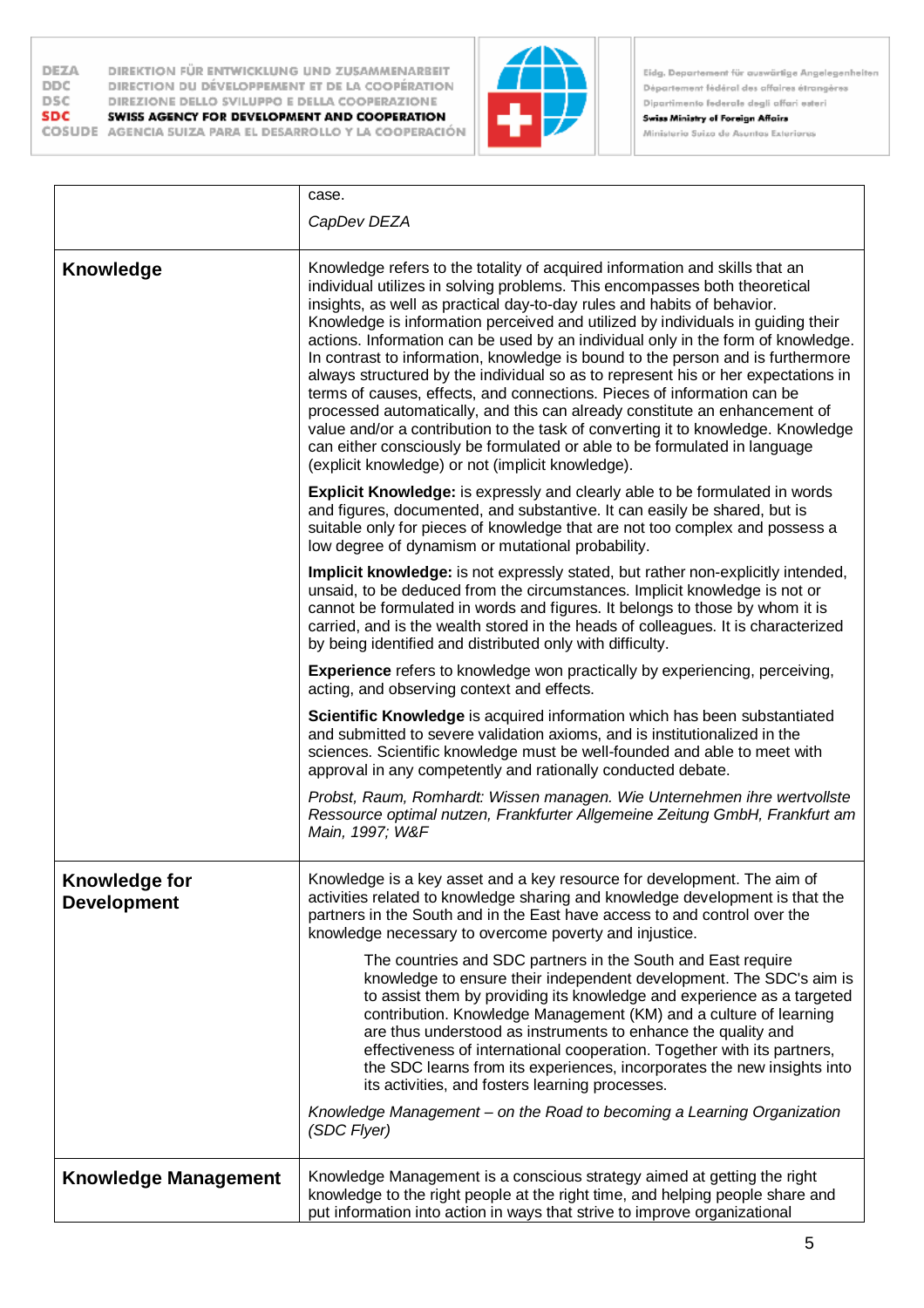

Eidg. Departement für auswärtige Angelegenheiten Département fédéral des affaires étrangères Dipartimento federale degli affari esteri Swiss Ministry of Foreign Affairs

Ministerio Suizo de Asuntos Exteriores

|                                                                | performance. KM needs to focus on creating a culture of knowledge-sharing<br>and learning.                                                                                                                                                                                                                                                                                                                                                                                                                                                                                                                                                                                                                                                                               |
|----------------------------------------------------------------|--------------------------------------------------------------------------------------------------------------------------------------------------------------------------------------------------------------------------------------------------------------------------------------------------------------------------------------------------------------------------------------------------------------------------------------------------------------------------------------------------------------------------------------------------------------------------------------------------------------------------------------------------------------------------------------------------------------------------------------------------------------------------|
|                                                                | Knowledge Management is a permanent striving for learning, for adapting to<br>new conditions and challenges, and for accordingly changing practices<br>(including programmes, procedures, organizational structures) with a view to<br>improving these practices, doing the job better, and increasing effectiveness.<br>Knowledge management illustrates the fact that knowledge - basically with<br>people and in people's hearts and minds - is itself a resource.                                                                                                                                                                                                                                                                                                    |
|                                                                | Accordingly, knowledge management encompasses the totality of all<br>approaches, strategies, and methods for the purpose of creating an<br>"intelligent", i.e., a learning organization. In this sense, the three core<br>pillars of knowledge management are jointly formed by people,<br>organization, and technology. In end effect, knowledge management<br>not only represents a social challenge, but is embedded in social<br>development as well.                                                                                                                                                                                                                                                                                                                |
|                                                                | Development work has always been centered on people and their<br>resources, including (experiential) knowledge. Knowledge management<br>points at the need for building or continuing to build capacities to learn<br>and to change based upon what people know, and at strengthening this<br>same resource in people. This is where knowledge management<br>contributes to the empowerment of the poor (Knowledge for<br><b>Development</b> ) and where the business and organization development<br>agenda converges with the poverty and development agenda. This is<br>also the place where platforms (for learning) are most adapted.                                                                                                                               |
|                                                                | Both Knowledge Management and Capacity Development (see<br>Capacity Development) are approaches which focus on the same<br>general topic, i.e. learning, while providing frameworks, at different<br>levels, to increase effectiveness. Knowledge Management provides the<br>frame and offers guidance on how to become a learning organization.<br>Capacity Development (CD) is a process by which individuals or<br>organizations increase their abilities to successfully apply their skills<br>and resources towards the accomplishment of their goals and the<br>satisfaction of their stakeholders' expectations.<br>W&F                                                                                                                                           |
| Learning                                                       | Change in how we understand and interpret the reality that surrounds us.                                                                                                                                                                                                                                                                                                                                                                                                                                                                                                                                                                                                                                                                                                 |
|                                                                | Learning implies changing and adapting our practices.<br>W&F                                                                                                                                                                                                                                                                                                                                                                                                                                                                                                                                                                                                                                                                                                             |
| Learning Organization -<br>Learning in<br><b>Organizations</b> | A "learning organization" is one which is in a state of constant mutation. It<br>supports individuals, groups and the organization as a whole in an on-going<br>process of improvement by bringing about changes with respect to structure,<br>steering potential, context perception and awareness, stock of information, and<br>behavior. The "organizational learning" taking place in a learning organization<br>is targeted $-$ as an active, critical analysis of its own specific context $-$ at<br>constantly improving the collective inventory of knowledge and behavior in<br>order to generate enhanced organizational efficiency.<br>http://www.phil.uni-<br>erlangen.de/economics/bwl/lehrbuch/hst_kap3/org_vgl/org_vgl.htm, Status 22<br><b>July 2003</b> |
|                                                                | A learning organization actively incorporates the experience and knowledge of<br>its members and partners through the development of practices, policies,<br>procedures and systems in ways which continuously improve its ability to set                                                                                                                                                                                                                                                                                                                                                                                                                                                                                                                                |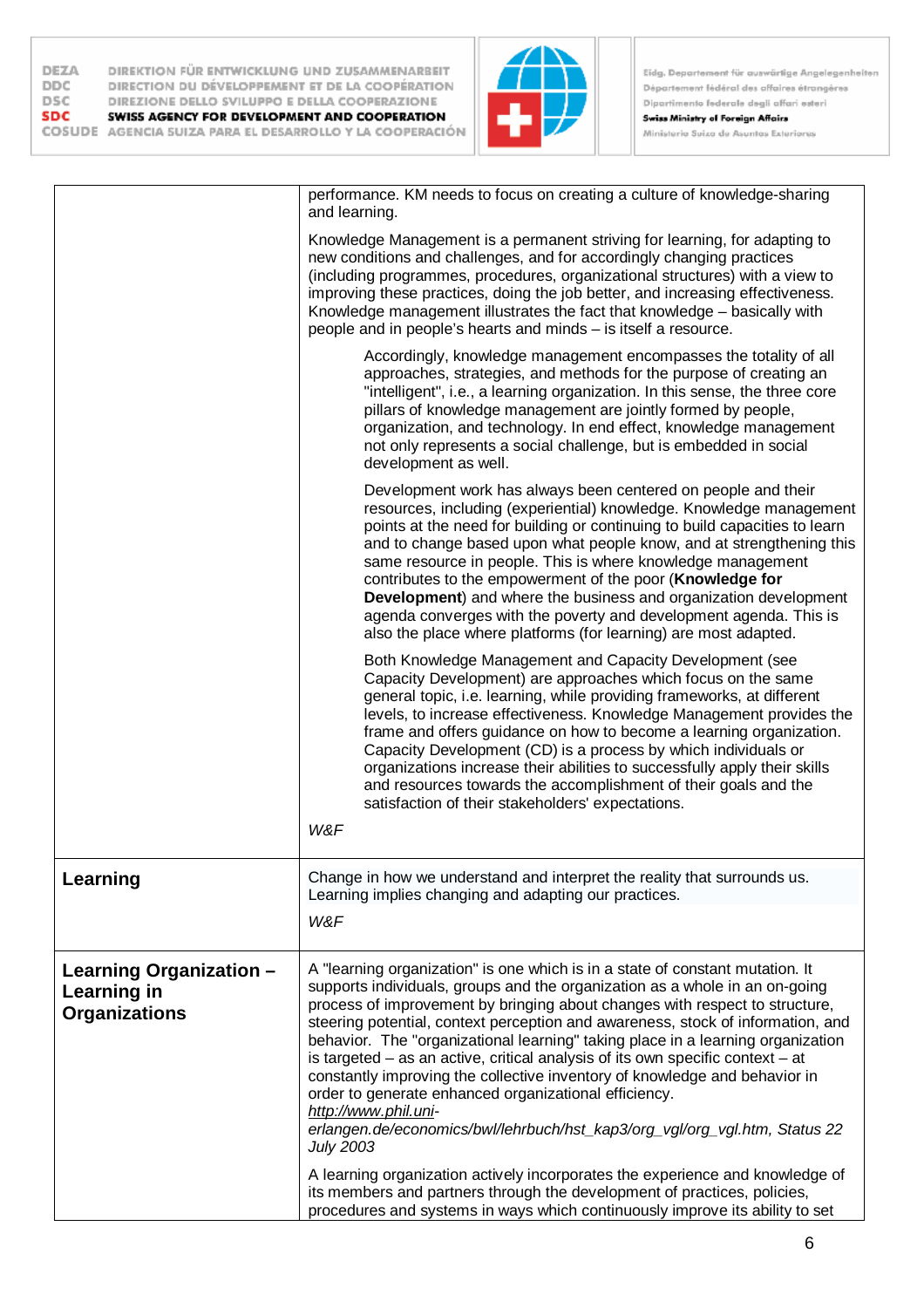

 $\overline{7}$ 

|                             | and achieve goals, satisfy stakeholders, develop its people and achieve its<br>mission with its constituency. (Aiken and Britton 1997)                                                                                                                                                                                                       |
|-----------------------------|----------------------------------------------------------------------------------------------------------------------------------------------------------------------------------------------------------------------------------------------------------------------------------------------------------------------------------------------|
|                             | This includes: "(1) systematic problem solving, (2) experimentation with new<br>approaches, (3) learning from its own experiences and past history, (4) learning<br>from the experience and best practices of others, and (5) transferring<br>knowledge quickly and efficiently. (Garvin, Harvard Business School; in<br>Skyrme/Amidon 2002) |
|                             | A learning organization provides a conducive environment for learning at<br>five levels:                                                                                                                                                                                                                                                     |
|                             | Learning individuals  change how they understand and interpret<br>the reality that surrounds them.                                                                                                                                                                                                                                           |
|                             | Learning groups  develop shared insights through interaction<br>among themselves, based on confidence and trust.                                                                                                                                                                                                                             |
|                             | Learning organizations  incorporate experiences and new<br>insights into their organizational skills, procedures and cultures.<br>They do this thanks to the transfer of insights gained by individuals<br>and groups.                                                                                                                       |
|                             | Learning partnerships  constitute common ground for<br>successfully meeting the challenge the partners are facing jointly,<br>basing their partnership on shared values and negotiated<br>collaboration.                                                                                                                                     |
|                             | Learning on the level of the international system  refers to the<br>development of a political, legal and socio-economic framework,                                                                                                                                                                                                          |
|                             | i.e., a set of rules.                                                                                                                                                                                                                                                                                                                        |
|                             | W&F                                                                                                                                                                                                                                                                                                                                          |
| <b>Learning Partnership</b> | Platforms for knowledge development and learning composed of several<br>organizations and/or individuals collaborating in view of reaching a common<br>goal.                                                                                                                                                                                 |
|                             | Assumptions:                                                                                                                                                                                                                                                                                                                                 |
|                             | Partners have particular needs and interests.                                                                                                                                                                                                                                                                                                |
|                             | They join forces in order to learn how to jointly cope with a<br>common challenge.                                                                                                                                                                                                                                                           |
|                             | Partners are prepared to change and to adapt their practices.                                                                                                                                                                                                                                                                                |
|                             | "Learning partnerships" require "informality" initially and need<br>"formality" once learning is underway.                                                                                                                                                                                                                                   |
|                             | "Learning partnerships" require time to be built and established. It<br>takes time for partners to get to know one another, to know each<br>other's aims, interests, practices, perspectives, cultural<br>background, and to build willingness, openness, mutual respect<br>and a particular identity.                                       |
|                             | Developing a learning partnership includes clarifying and agreeing<br>upon                                                                                                                                                                                                                                                                   |
|                             | the challenge the partners are jointly facing                                                                                                                                                                                                                                                                                                |
|                             | the contribution each partner makes                                                                                                                                                                                                                                                                                                          |
|                             | roles of the partners in tackling the common challenge                                                                                                                                                                                                                                                                                       |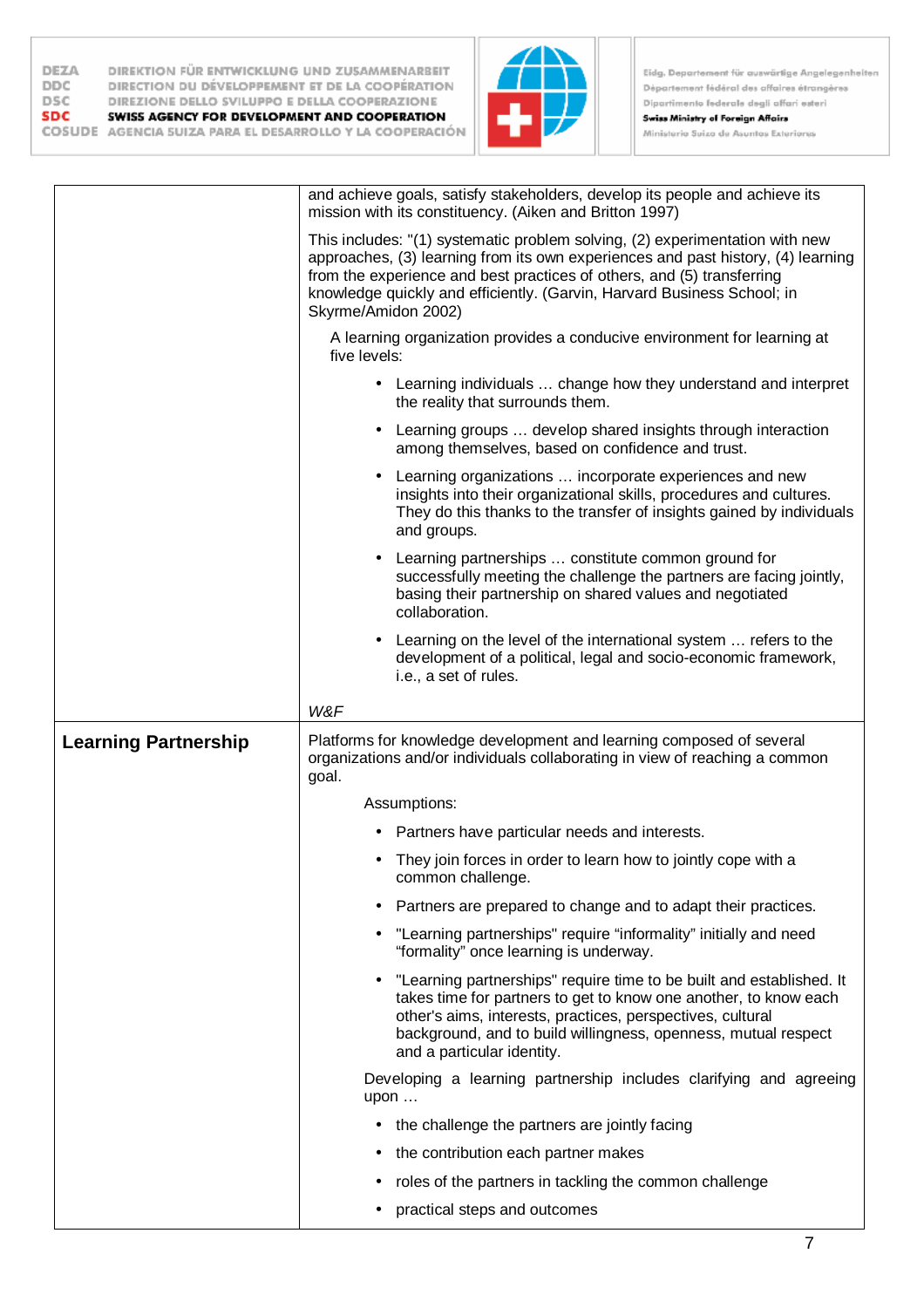**DEZA** DIREKTION FÜR ENTWICKLUNG UND ZUSAMMENARBEIT DIRECTION DU DÉVELOPPEMENT ET DE LA COOPÉRATION **DDC DSC** DIREZIONE DELLO SVILUPPO E DELLA COOPERAZIONE SDC SWISS AGENCY FOR DEVELOPMENT AND COOPERATION COSUDE AGENCIA SUIZA PARA EL DESARROLLO Y LA COOPERACIÓN



Eidg. Departement für auswärtige Angelegenheiten Département fédéral des affaires étrangères Dipartimento federale degli affari esteri

|                           | joint practices of sharing experiences and knowledge, and<br>developing joint concepts and solutions                                                                                                                                                                                                                                                                             |
|---------------------------|----------------------------------------------------------------------------------------------------------------------------------------------------------------------------------------------------------------------------------------------------------------------------------------------------------------------------------------------------------------------------------|
|                           | practical ways of memorizing and disseminating lessons learnt and<br>practices found appropriate                                                                                                                                                                                                                                                                                 |
|                           | The quality of learning partnerships depends on                                                                                                                                                                                                                                                                                                                                  |
|                           | • the value it adds to partners, clients;                                                                                                                                                                                                                                                                                                                                        |
|                           | the awareness it raises in general; the interest it creates among<br>decision-makers;                                                                                                                                                                                                                                                                                            |
|                           | the involvement of "action" and related competencies                                                                                                                                                                                                                                                                                                                             |
|                           | the ability to respond appropriately to demand                                                                                                                                                                                                                                                                                                                                   |
|                           | an appropriate enhancement of the "learning environment"                                                                                                                                                                                                                                                                                                                         |
|                           | W&F                                                                                                                                                                                                                                                                                                                                                                              |
| <b>Learning Processes</b> | Learning processes are changing processes, i.e., performance and decision<br>processes, that aim at transferring insights gained - be it from the outside or<br>from within – into relevant decision-making processes for changes in practices,<br>programmes or structures. W&F                                                                                                 |
| <b>Lessons Learnt</b>     | Lessons Learnt are project-specific and provide generally applicable guidance<br>derived from the conclusions of an evaluation.<br><b>DFID</b>                                                                                                                                                                                                                                   |
|                           | "Lessons learnt" are most frequently used to formulate insights gained<br>during reviews, evaluations, capitalization of experiences etc, often as<br>compilations of many individual insights. "Lessons Learnt" and "Good<br>Practices" are often translated into guidelines, strategies and policies.                                                                          |
|                           | Lessons learnt                                                                                                                                                                                                                                                                                                                                                                   |
|                           | have to transmit a message that is clear, constructive, useful, do-<br>able, easily available;                                                                                                                                                                                                                                                                                   |
|                           | have to address someone in particular;                                                                                                                                                                                                                                                                                                                                           |
|                           | have to convey the experience that lies at the root of the lesson; it<br>should reflect the specificity of the individual insight;                                                                                                                                                                                                                                               |
|                           | have to be specific for future action.<br>٠                                                                                                                                                                                                                                                                                                                                      |
|                           | Mark Steinlin from Helvetas proposes that "lessons learnt" be:                                                                                                                                                                                                                                                                                                                   |
|                           | Specific – clear and precise, delimitations, situation,<br>circumstances;                                                                                                                                                                                                                                                                                                        |
|                           | Actionable – something concrete one can do; and                                                                                                                                                                                                                                                                                                                                  |
|                           | Recommendable - for future use by someone.                                                                                                                                                                                                                                                                                                                                       |
|                           | W&F                                                                                                                                                                                                                                                                                                                                                                              |
| <b>Network</b>            | In the context of international cooperation, a <b>Network</b> refers to a special form of<br>cooperation between organizations, groups, or individual persons. Public or<br>private actors collaborate for a certain period of time and work on a common<br>task. They share a common vision and determine the formal or informal rules of<br>the network on a consensual basis. |
|                           | The actors in a network organize themselves autonomously with hardly any<br>formal hierarchical structural imposition. A network can either remain an                                                                                                                                                                                                                            |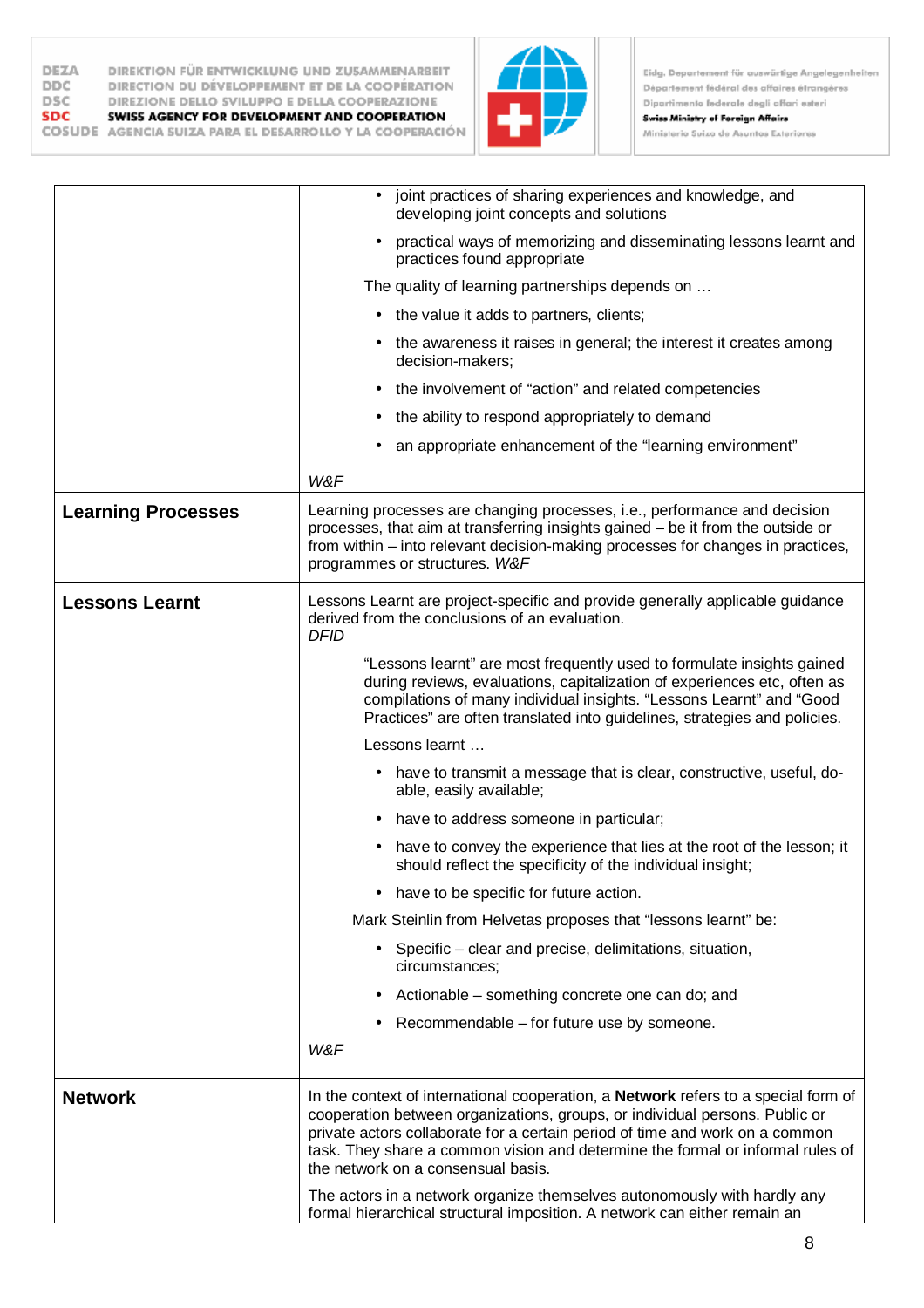| <b>DEZA</b> | DIREKTION FÜR ENTWICKLUNG UND ZUSAMMENARBEIT             |
|-------------|----------------------------------------------------------|
| <b>DDC</b>  | DIRECTION DU DÉVELOPPEMENT ET DE LA COOPÉRATION          |
| <b>DSC</b>  | DIREZIONE DELLO SVILUPPO E DELLA COOPERAZIONE            |
| <b>SDC</b>  | SWISS AGENCY FOR DEVELOPMENT AND COOPERATION             |
|             | COSUDE AGENCIA SUIZA PARA EL DESARROLLO Y LA COOPERACIÓN |



Eidg. Departement für auswärtige Angelegenheiten Département fédéral des affaires étrangères Dipartimento federale degli affari esteri Swiss Ministry of Foreign Affairs

Ministerio Suizo de Asuntos Exteriores

|                                    | informal association or decide to take on a more formal, juridical shape. A<br>network can be aimed within an organization as an in-house grouping (e.g., the<br>SDC's Environment Network or the Working Group for Knowledge), or it can be<br>crosscutting and directed towards the exterior (e.g., AGUASAN or the AIDS<br>Network). Network members are autonomous and decide for themselves on the<br>resources that they want or are able to contribute.                                                                                                                                                                                                                             |
|------------------------------------|-------------------------------------------------------------------------------------------------------------------------------------------------------------------------------------------------------------------------------------------------------------------------------------------------------------------------------------------------------------------------------------------------------------------------------------------------------------------------------------------------------------------------------------------------------------------------------------------------------------------------------------------------------------------------------------------|
|                                    | Members of networks are engaged in a process of learning in which they share<br>their knowledge and perceptions among themselves, reflect upon this input,<br>and thereafter synthesize and consolidate it into shared insights. Along with the<br>common vision and the common objectives, it is their mutual trust which forms<br>the basis for learning and upon which the success of their joint activity<br>depends.                                                                                                                                                                                                                                                                 |
|                                    | SKAT/GTZ-Studie 2006; Arthur Zimmermann. La gestion de redes, Quito, 2004                                                                                                                                                                                                                                                                                                                                                                                                                                                                                                                                                                                                                 |
| Organisation                       | Organisations refer, for instance, to the SDC, NGOs, a private commercial<br>enterprise, or a community based organisation. They are created for an explicit<br>purpose of executing a specific task and thereby substantiate their reason for<br>existence, i.e., the division of labour. As dynamic, open systems, they can be<br>distinguished with respect to the outside. They are performance-oriented,<br>targeted towards a specific purpose, and focused on surviving. They dispose of<br>their own resources, above all the knowledge and the experience of the co-<br>workers and members, and have their own structures and rules.                                            |
|                                    | Learning in Organisations (-> Learning Organisation) becomes manifest in the<br>way processes are adapted, rules changed, and structures modified.                                                                                                                                                                                                                                                                                                                                                                                                                                                                                                                                        |
|                                    | A. Zimmermann, Organisieren und Organisationen verstehen, GTZ, Opladen<br>1996; GTZ                                                                                                                                                                                                                                                                                                                                                                                                                                                                                                                                                                                                       |
| Organisation<br><b>Development</b> | Organisational development is a change process undergone by organisations<br>and organisational networks, and designed to enhance their performance. The<br>process of change involves structures, processes and the people working in the<br>organisation. It is important that the changes be steered in such a way that<br>personnel are able to actively feed their potentials into the change process, and<br>can then identify with and support its outcome. Organisational development<br>processes are initiated for instance in response to new client demands,<br>changing organisational environments, the introduction of new technologies, or<br>the pressure of downsizing. |
|                                    | The World of Words at GTZ                                                                                                                                                                                                                                                                                                                                                                                                                                                                                                                                                                                                                                                                 |
| <b>Organizational learning</b>     | Incorporation of knowledge gathered from past experiences into organizational<br>skills, procedures and cultures. Learning implies changing and adapting the<br>practices, programmes and structures of the organization. In a Learning<br>Organization (see Learning Organization) people continually expand their<br>capacity to create the results they truly desire, new and expansive patterns of<br>thinking are nurtured, collective aspiration is set free, and people are<br>continually learning how to learn together.                                                                                                                                                         |
|                                    | Organizational Learning consists of                                                                                                                                                                                                                                                                                                                                                                                                                                                                                                                                                                                                                                                       |
|                                    | Learning to adapt (single-loop learning), "doing things right",<br>adapting by correcting errors;                                                                                                                                                                                                                                                                                                                                                                                                                                                                                                                                                                                         |
|                                    | Changing the inventory of possible reactions (double-loop<br>learning), "doing the right things", optimization of the underlying<br>framework conditions; and                                                                                                                                                                                                                                                                                                                                                                                                                                                                                                                             |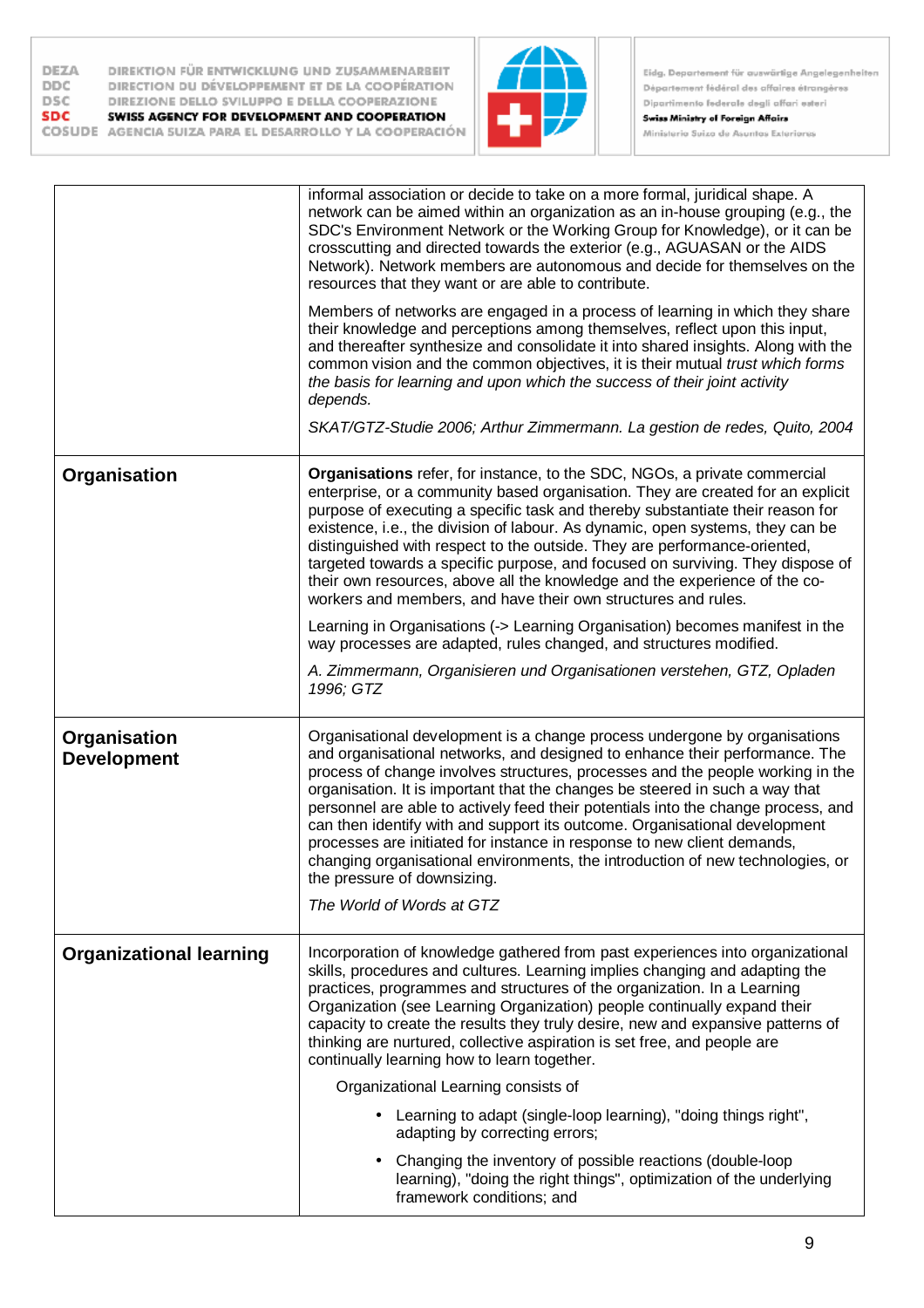



**Swiss Ministry of Foreign Affairs** Ministerio Suizo de Asuntos Exteriores

*Lessons learnt Insights Lessons to be learnt* **Capitalization Dissemination Institutionalization Translation into Practice** with people, programmes, practices, structures internally, externally *Good Practices Guidelines*  Learning how to learn (deutero learning), optimization of the classical learning strategies; those forms of learning that are necessary to be acquired in organizational learning. *<http://www.phil.uni>erlangen.de/economics/bwl/lehrbuch/hst\_kap3/org\_vgl/org\_vgl.htm, Status 22 July 2003 W&F* **Organizational Learning Cycle**  The organizational learning cycle consists of four key elements: *capitalization* of experiences; *institutionalization* of aspects of general importance for being transferred and replicated; *dissemination* to interested fora; and *translation into practice*. Institutionalization includes formulation and adaptation of good practices, guidelines standards/norms, and policies as appropriate, and the creation and adaptation of related procedures and structures. *W&F* **Skills (Development)** | In general, by skills development we mean the development of qualifications and competencies which are supposed to permit the individuals concerned to acquire and continually renew occupation-related proficiencies. This concept arises from a change in the domain of professional training and continuing education. Skills development takes place for the most part in the non-formal educational sector. In a comprehensive sense, it includes, along with incomegenerating educational measures, the basic skills of reading, writing, and arithmetic as well. *ÖFSE 2004* **Story telling** Story telling is a form of communication that helps to subjectively capture and disseminate experiences in the most comprehensive way. At heart an oral mode, it is about taking time to meet face-to-face with people and share knowledge in a direct manner, an often underrated or neglected practice among the formal everyday working life of modern organizations. Stories and their meaning are embodied in people, and are inseparable from the tellers; however, they can be shared for the benefit of others and the meaning can be passed on. As vehicles, they do not contain static information, but rather shifting appreciations, meanings or memories of experience. They are usually shared only when the context triggers some connection between tellers. SDC assumes that translating experiences and lessons into story form enables easier and more efficient learning from others and their experiences. It is one way of increasing the overall level of knowledge